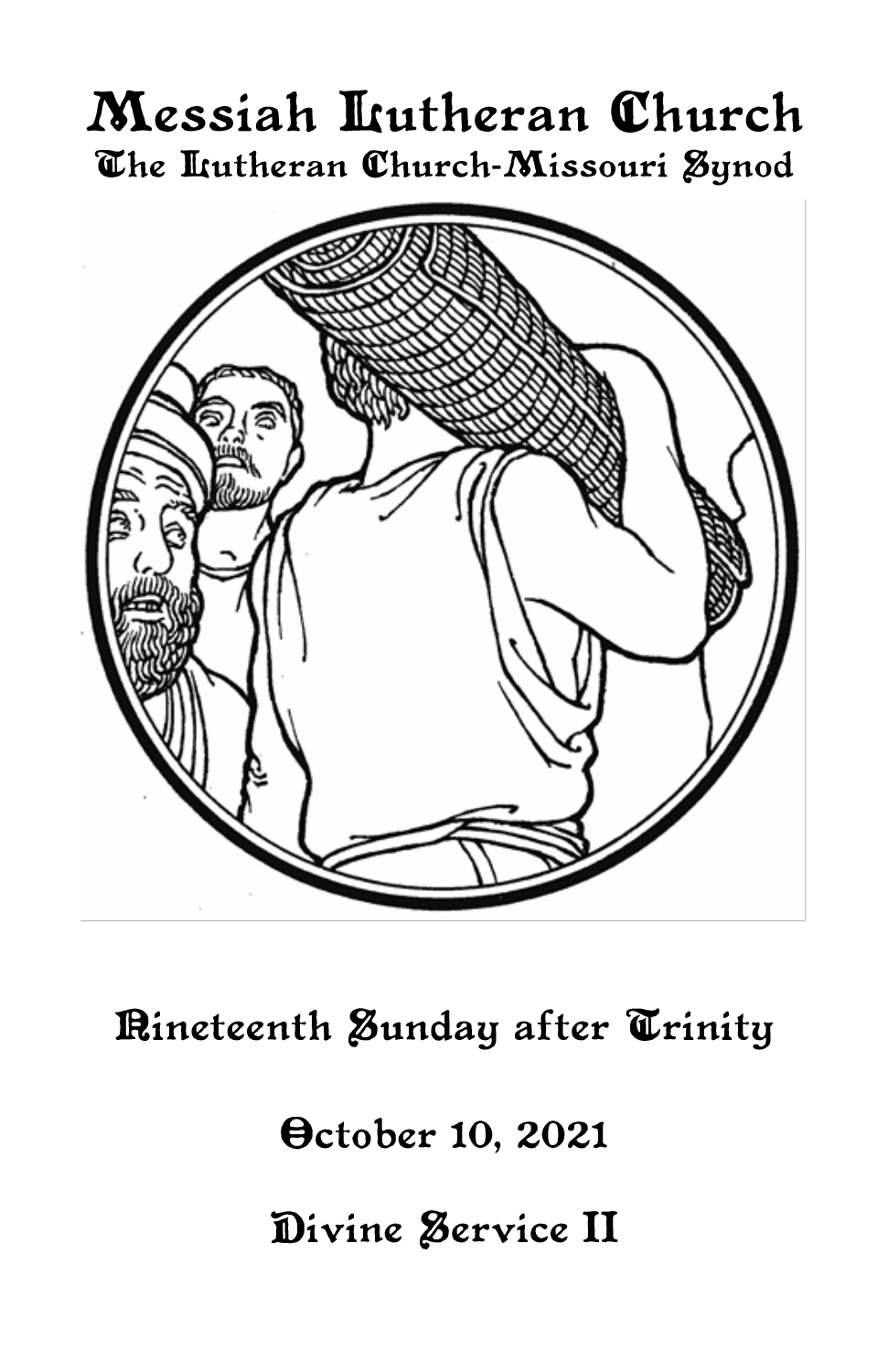# **Messiah Lutheran Church**

Rev. James A. Roemke, Pastor 2026 22nd Ave. Kenosha, WI 53140 Church Office: 262-551-8182 Pastor's Cell: 262-455-0255 Website: [www.messiahkenosha.org](http://www.messiahkenosha.org/) Calendar: <https://tinyurl.com/calendarmlc> Church Email: [secretary@messiahkenosha.org](https://d.docs.live.net/fdeed90a8019e9e6/Documents/2019%20PDF%20Bulletins/secretary@messiahkenosha.org) Pastor's Email: [pastorroemke@yahoo.com](mailto:pastorroemke@yahoo.com)

**VISITORS WELCOME!** A special welcome to any visitors and guests who are with us today. Please sign the guestbook near the front door and introduce yourself to the pastor after the service. We pray that the hearing and receiving of the Word of God in our midst will be filled with joy and thanksgiving!

**HOLY COMMUNION** is celebrated every Sunday and on Feast Days. Visiting communicant members of the Lutheran Church—Missouri Synod are invited to commune today. All other visitors are asked to speak with the pastor before coming to the altar. If there is time before the service, introduce yourself to the pastor or an elder. Other visitors are invited to use this time for prayer. If you desire information about attending communion, you are encouraged to visit with the pastor after the service today.

**PRAYERS OF PREPARATION** are found in the cover of the hymnals. Take some time before the service begins in quiet preparation and prayer. **Please turn off and put away all electronic devices during the service.**

**+SERVING TODAY+ Elder:** Jim Vescova **Ushers:** TBD **Greeter:** Vicky Nelson **Organist:** Monica Scholz **Altar Guild:** Diana Dissen & Deleen Nehls **Altar Flowers:** Today's altar flowers are provided by Paul & Mary Rusch in memory of Vinita Matthaidess. **Fellowship:** Sandy Martin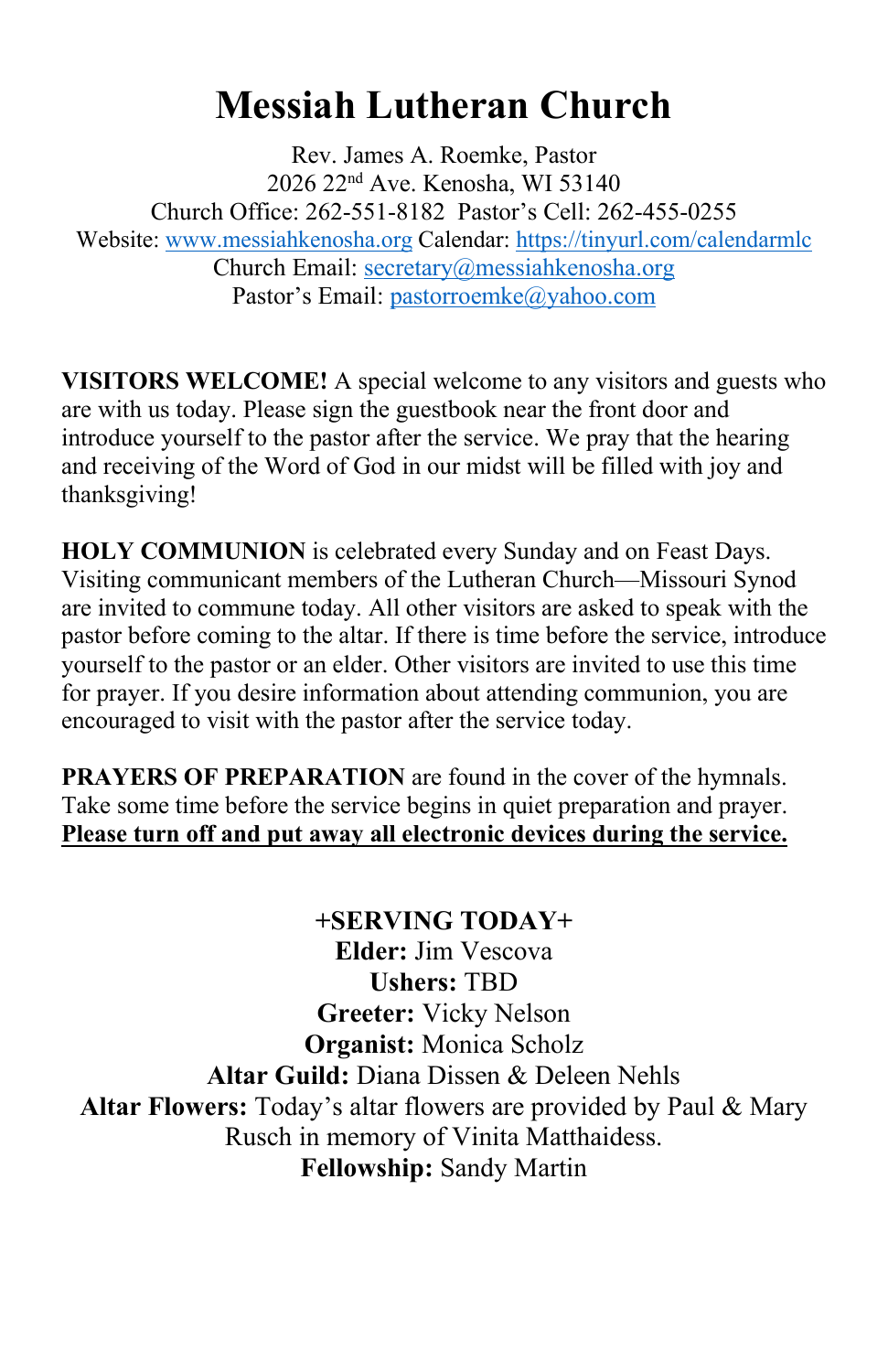#### *Stand*

#### **Invocation** *p167 The sign of the cross may be made by all in remembrance of their Baptism.* **+CONFESSION AND ABSOLUTION+**

*Silence for reflection on God's Word and for self-examination.* **+SERVICE OF THE WORD+**

# **Introit** *Ps. 78:1–3, 4b; antiphon: Ps. 35:3b; 34:17a, 6b; 48:14a*  $\frac{1}{2}$   $\frac{1}{2}$   $\frac{1}{2}$   $\frac{1}{2}$   $\frac{1}{2}$   $\frac{1}{2}$   $\frac{1}{2}$   $\frac{1}{2}$   $\frac{1}{2}$   $\frac{1}{2}$   $\frac{1}{2}$   $\frac{1}{2}$   $\frac{1}{2}$   $\frac{1}{2}$   $\frac{1}{2}$   $\frac{1}{2}$   $\frac{1}{2}$   $\frac{1}{2}$   $\frac{1}{2}$   $\frac{1}{2}$   $\frac{1}{2}$   $\frac{1}{2}$  Say to my soul, "I am your sal- | vation!"\* When the righteous cry for help, the | LORD hears. [The Lord] saved him out of all his | troubles;\* this is God, our God forever and | ever. **Give ear, O my people, to my | teaching;\* incline your ears to the words | of my mouth!** I will open my mouth in a | parable;\* I will utter dark sayings | from of old, **things that we have | heard and known,\* that our fathers have | told us.** We will tell the coming generation the glorious deeds of the LORD,  $\vert$ and his might,\* and the wonders that | he has done. **Glory be to the Father and** | **to the Son**\*  **and to the Holy** | **Spirit; as it was in the be-** | **ginning,**\*  **is now, and will be forever.** | **Amen.**

Say to my soul, "I am your sal- | vation!"\* When the righteous cry for help, the | LORD hears. [The Lord] saved him out of all his | troubles;\* this is God, our God forever and | ever.

## **Kyrie** *p168*

# **Gloria in Excelsis** *p170* **Salutation and Collect of the Day** *p172*

Almighty and merciful God, of Your bountiful goodness keep from us all things that may hurt us that we, being ready in both body and soul, may cheerfully accomplish whatever You would have us do; through Jesus Christ, Your Son, our Lord, who lives and reigns with You and the Holy Spirit, one God, now and forever.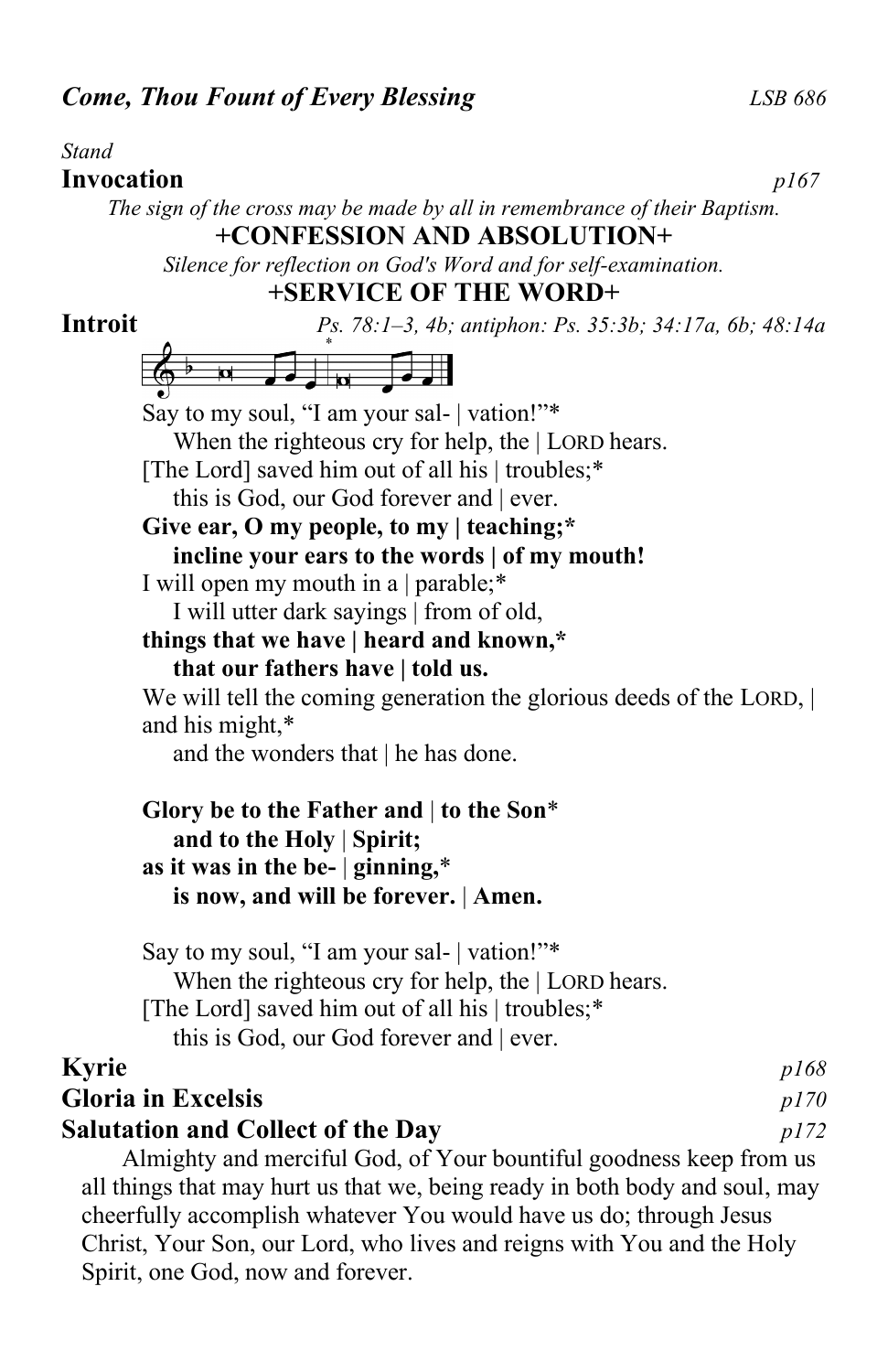# **Old Testament Reading** *Genesis 28:10–17*

*Sit*

<sup>10</sup>Jacob left Beersheba and went toward Haran. <sup>11</sup>And he came to a certain place and stayed there that night, because the sun had set. Taking one of the stones of the place, he put it under his head and lay down in that place to sleep. <sup>12</sup>And he dreamed, and behold, there was a ladder set up on the earth, and the top of it reached to heaven. And behold, the angels of God were ascending and descending on it! <sup>13</sup>And behold, the LORD stood above it and said, "I am the LORD, the God of Abraham your father and the God of Isaac. The land on which you lie I will give to you and to your offspring. <sup>14</sup>Your offspring shall be like the dust of the earth, and you shall spread abroad to the west and to the east and to the north and to the south, and in you and your offspring shall all the families of the earth be blessed.  $15$ Behold, I am with you and will keep you wherever you go, and will bring you back to this land. For I will not leave you until I have done what I have promised you." <sup>16</sup>Then Jacob awoke from his sleep and said, "Surely the LORD is in this place, and I did not know it."  $^{17}$ And he was afraid and said, "How awesome is this place! This is none other than the house of God, and this is the gate of heaven."

## **Gradual** *Ps. 141:1–2*



## **O LORD, I call upon you; hasten | to me!\* Give ear to my voice when I | call to you! Let my prayer be counted as incense be- | fore you,\* and the lifting up of my hands as the evening | sacrifice!**

**Epistle** *Ephesians 4:22–28*

<sup>22</sup>Put off your old self, which belongs to your former manner of life and is corrupt through deceitful desires,  $^{23}$  and to be renewed in the spirit of your minds, <sup>24</sup>and to put on the new self, created after the likeness of God in true righteousness and holiness.

 $25$ Therefore, having put away falsehood, let each one of you speak the truth with his neighbor, for we are members one of another.  $^{26}$ Be angry and do not sin; do not let the sun go down on your anger,  $^{27}$  and give no opportunity to the devil. <sup>28</sup>Let the thief no longer steal, but rather let him labor, doing honest work with his own hands, so that he may have something to share with anyone in need.

# **Alleluia and Verse** *p173*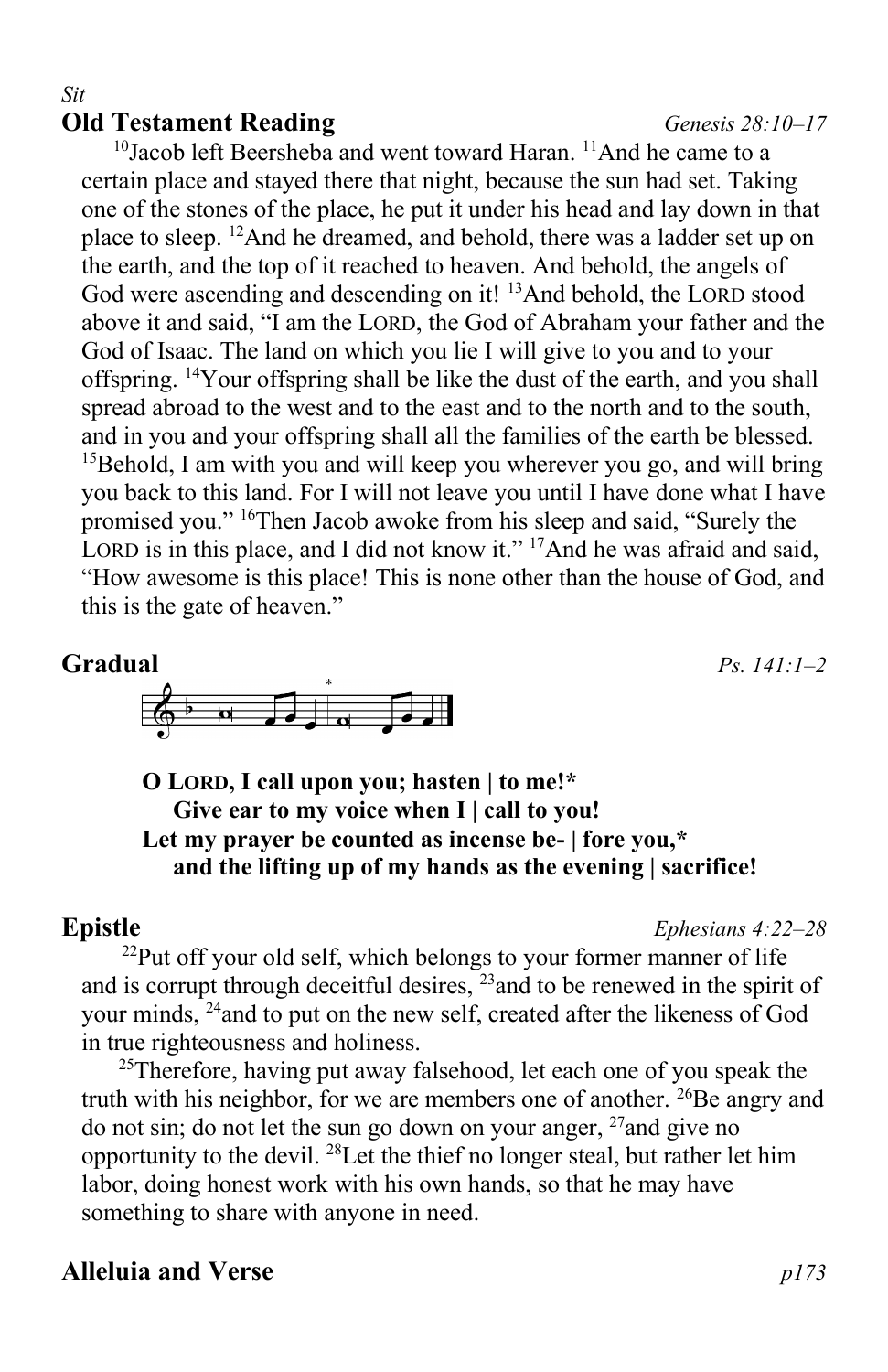## **Holy Gospel** *Matthew 9:1–8* <sup>1</sup>Getting into a boat [Jesus] crossed over and came to his own city. <sup>2</sup>And behold, some people brought to him a paralytic, lying on a bed. And when Jesus saw their faith, he said to the paralytic, "Take heart, my son;

your sins are forgiven." <sup>3</sup>And behold, some of the scribes said to themselves, "This man is blaspheming." <sup>4</sup>But Jesus, knowing their thoughts, said, "Why do you think evil in your hearts? <sup>5</sup>For which is easier, to say, 'Your sins are forgiven,' or to say, 'Rise and walk'? <sup>6</sup>But that you may know that the Son of Man has authority on earth to forgive sins" —he then said to the paralytic— "Rise, pick up your bed and go home." <sup>7</sup>And he rose and went home. <sup>8</sup>When the crowds saw it, they were afraid, and they glorified God, who had given such authority to men.

*Sit*

| <b>Lord, Thee I Love with All My Heart</b>                                                                | <b>LSB 708</b> |
|-----------------------------------------------------------------------------------------------------------|----------------|
| Sermon                                                                                                    |                |
| Stand                                                                                                     |                |
| <b>Nicene Creed</b>                                                                                       | p/74           |
| <b>Prayer of the Church</b>                                                                               |                |
| <b>Offertory</b>                                                                                          | <i>p176</i>    |
| Please be seated as the altar is prepared for the Service of the Sacrament.<br>+SERVICE OF THE SACRAMENT+ |                |
| <b>Stand</b>                                                                                              |                |
| Preface                                                                                                   | p177           |
| <b>Sanctus</b>                                                                                            | p178           |
| <b>Prayer of Thanksgiving</b>                                                                             |                |
| The Words of Our Lord                                                                                     | p179           |
| <b>Proclamation of Christ</b>                                                                             |                |
| <b>Lord's Prayer</b>                                                                                      |                |
| <b>Pax Domini</b>                                                                                         | p180           |
| <b>Agnus Dei</b>                                                                                          |                |
| Sit                                                                                                       |                |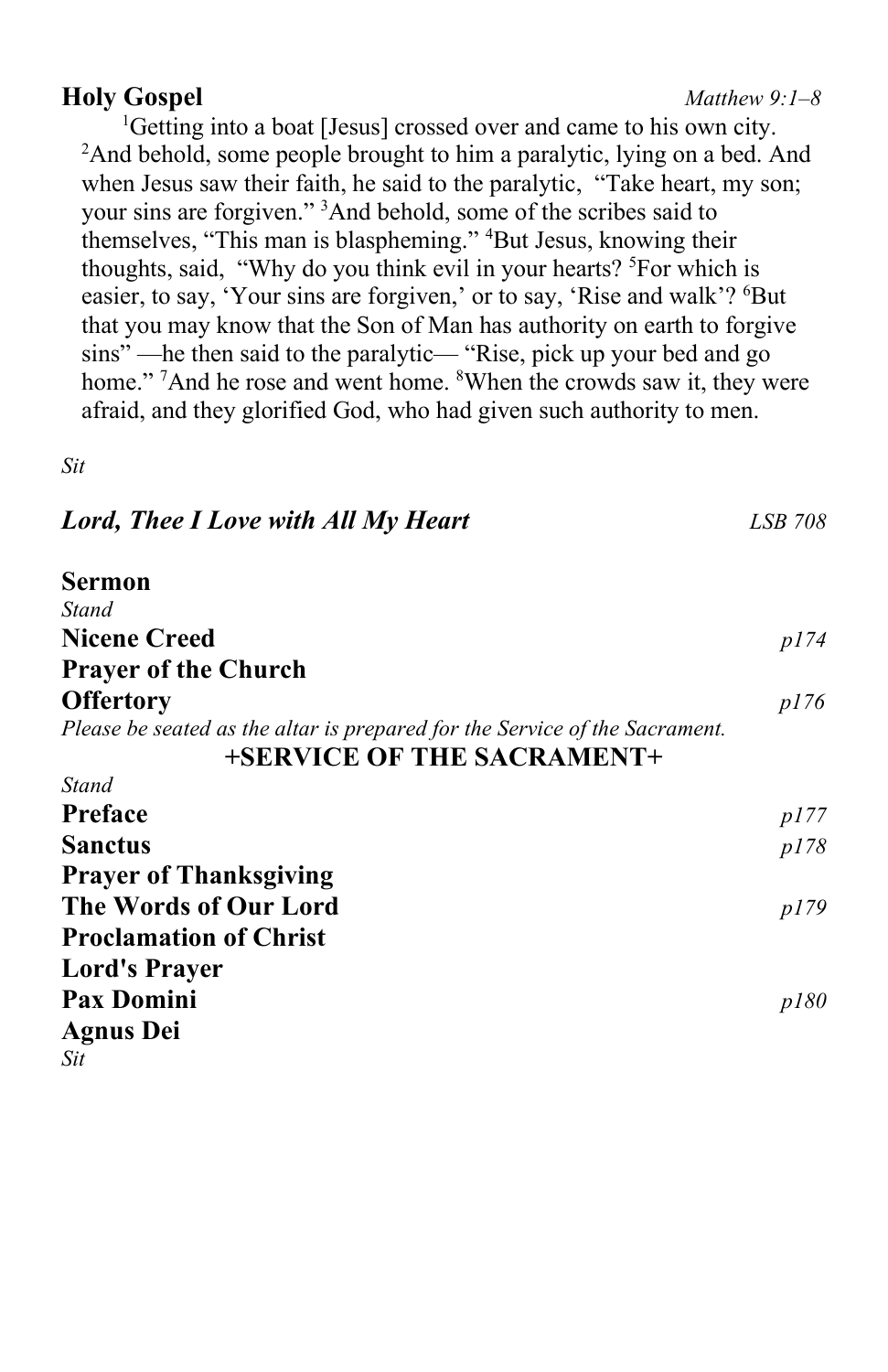## **Distribution** *I Will Sing My Maker's Praises LSB 977*

 $1<sub>l</sub>$ will sing my Mak - er's prais - es And in Him most cared 2 He **SO** for and es - teemed me That the Son He 3 All that for my soul is need - ful He with  $lov - ing$ 4 As a fa ther,  ${\rm ev}$  $\sim$ er yearn - ing,  $Long - ing$ to be ₩ joy - ful be, For in all things  $\bf{I}$ see trac - es loved so well He has  $giv - en$ to re-deem me care pro vides, Nor of that is He un - heed - ful rec - on ciled, Seeks the prod -  $i$  gal's  $re - turn - ing$ , ₽ d. 귱 Of His ten der love for Noth ing me. From the quench less flames of hell. О my sides. When Which my bod needs be my y the child, still way - ward So Lov ing my ä than love could Him With else move such deep and Lord. the Spring of bless - ing, Could some -  $how$ my strength can - not  $\rm{a}$ vail me, When my pow'rs can man sins and  $\rm er$ rors Find ten der,  $\rm{a}$ V  $\overline{\phantom{a}}$  $\overline{\phantom{a}}$ ಶ ₹ ठ Ā ♂. ten der care Ev er - more to raise and bear mind Of  $fi$ nite Your love the lim it find Then will His strength do  $\mathop{\mathrm{no}}$ more, God out - pour; par - d'ning God, Chas - t'ning frail with His  $-$ ty rod,  $\overline{\phantom{a}}$ a All who and serve Him.  $A11$ things else try to love have Though my  $ef$ forts were  $un - ceas - ing?$ All things else have In my need He will not fail me. All things else have Not in ven - geance with His ter - rors. All things else have ₽  $\overline{a}$  $\overline{\mathcal{P}}$ .  $\overline{\rho}$ . day; God's great love a - bides but their for aye. but their day; God's great love a - bides for aye. but their day; God's great love a - bides for aye. but their day; God's great love a - bides for aye.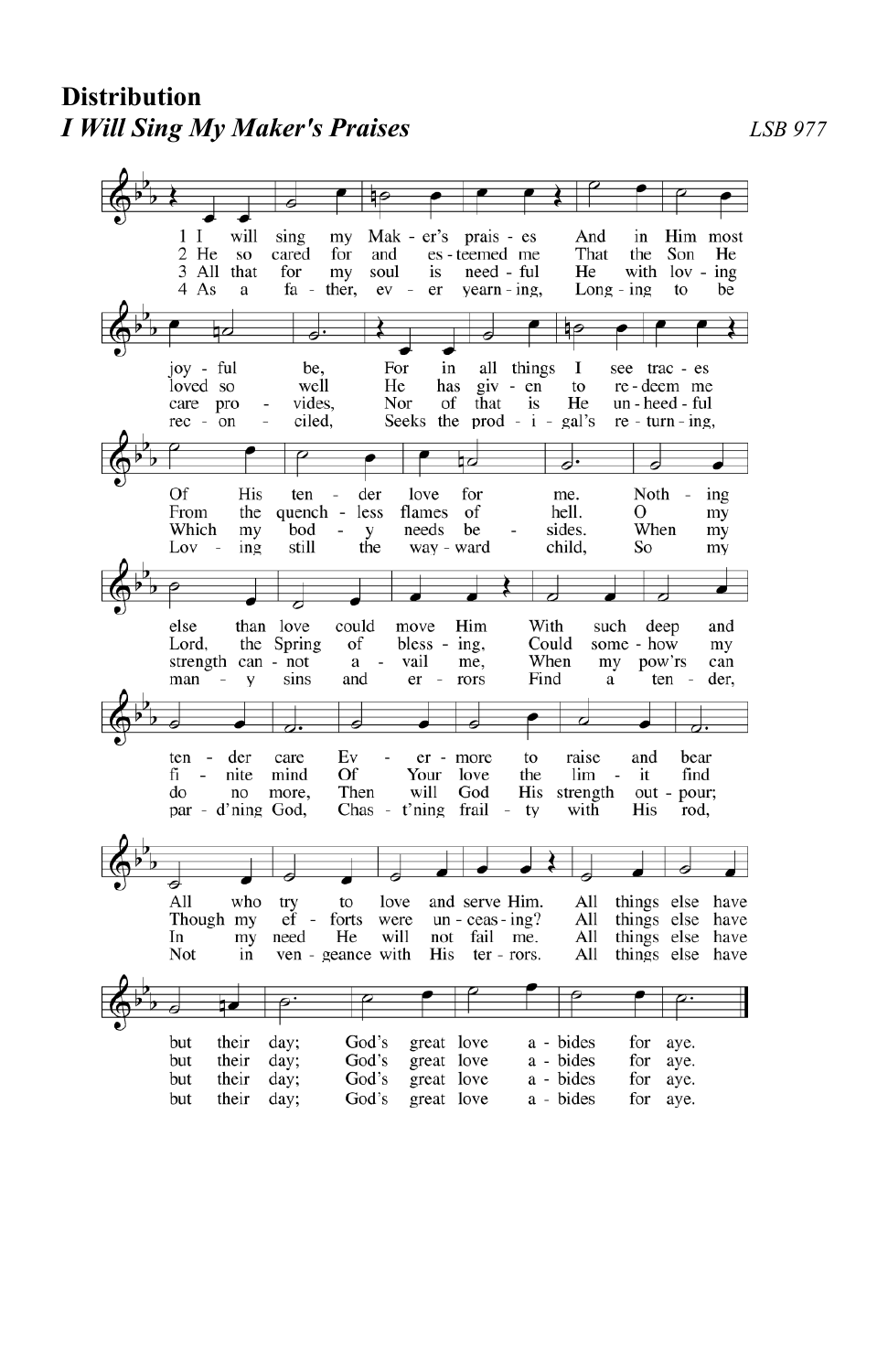| 5<br>Since there's neither change nor coldness                     |                                     |         |  |  |  |
|--------------------------------------------------------------------|-------------------------------------|---------|--|--|--|
|                                                                    | In God's love that on me smiled,    |         |  |  |  |
|                                                                    |                                     |         |  |  |  |
|                                                                    |                                     |         |  |  |  |
|                                                                    |                                     |         |  |  |  |
|                                                                    | That I may with all my might,       |         |  |  |  |
|                                                                    |                                     |         |  |  |  |
| All my lifetime, day and night,<br>Love and trust You and obey You |                                     |         |  |  |  |
|                                                                    | And, when this brief life is o'er,  |         |  |  |  |
|                                                                    | Praise and love You evermore.       |         |  |  |  |
|                                                                    | <b>Chief of Sinners Though I Be</b> | LSB 611 |  |  |  |
| Thee We Adore, O Hidden Savior                                     | LSB 640                             |         |  |  |  |
| <b>Abide, O Dearest Jesus</b>                                      | LSB 919                             |         |  |  |  |
| Stand                                                              |                                     |         |  |  |  |
| <b>Nunc Dimittis</b>                                               |                                     | p182    |  |  |  |
| <b>Post Communion Collect</b>                                      | p183                                |         |  |  |  |
| <b>Benediction</b>                                                 |                                     |         |  |  |  |

*O Bless the Lord, My Soul LSB 814*

# $\mathbf{W}$ DMA+

Verbum Domini Manet in Acternum The Word of the liord endures forever

#### **+PRAYER LIST+**

 Those who serve in our armed forces: Austin Nehls, Rev. Lynn Christensen, Rianon Padro, Rick Zuehls, and for veterans.

 $\mathbb F$  For all those suffering from illnesses or other trials, including: Sean Esser (relative of John Winter), David Kristopeit (brother-in-law of Linda Polcin), Henry Handschke (brother-in-law of Mary Jo Jiter), Beth (friend of Donna Boyd), Dave and Mary (friends of Sandra Babel), Herb Knautz (relative of Angela Pynaker), Donna Primuth, Marilyn Thornburgh, James Von Dissen (nephew of Marilyn Dissen), Vern and Judy Stern (uncle and aunt of Sarah Billings), and Riley Snodgrass.